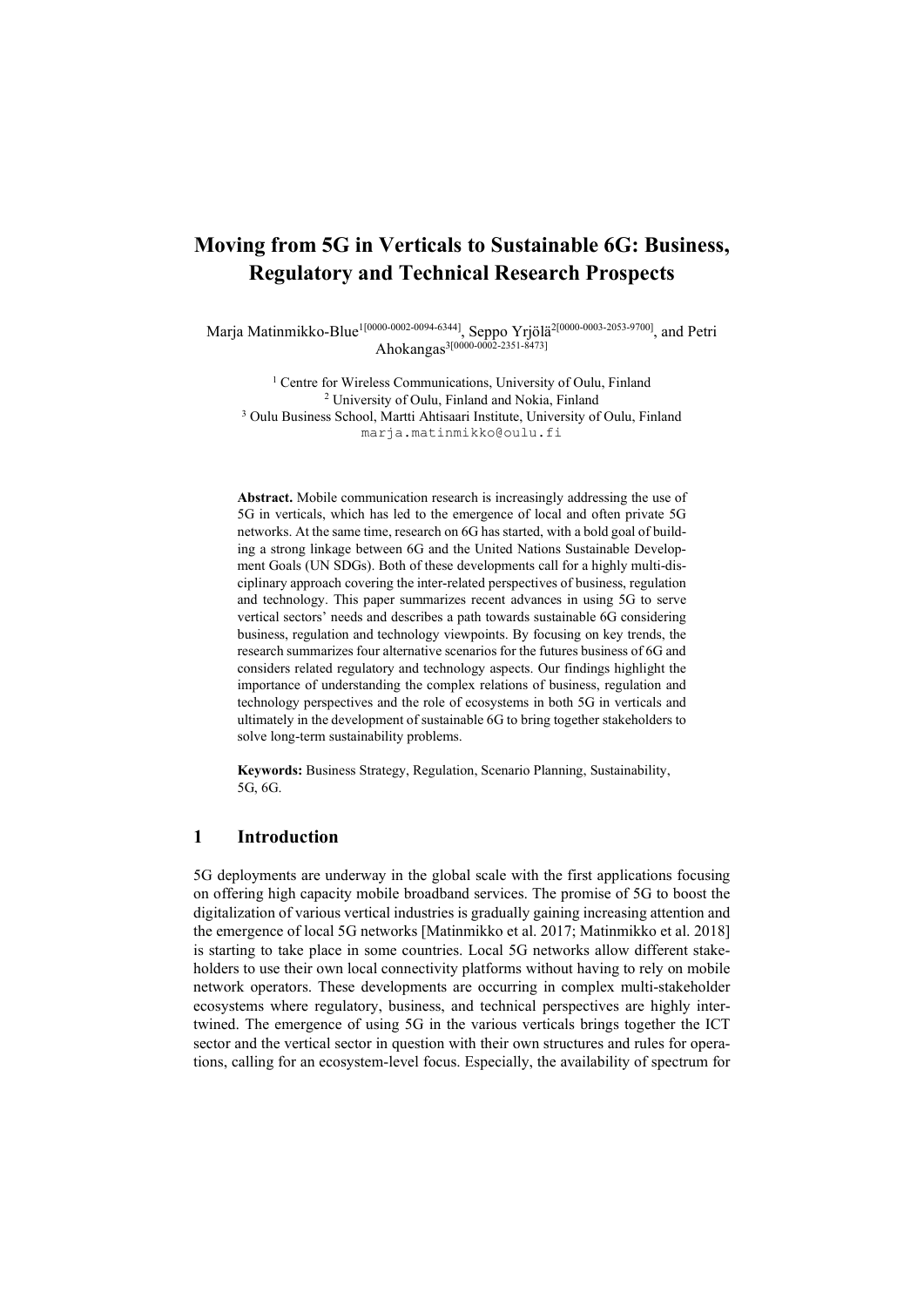local networks fully depends on the country of operations, emphasizing the importance of regulatory decisions.

At the same time, research on the sixth generation (6G) of mobile communication networks has started globally aiming at first deployments in the 2030s. The first 6G White Paper published in 2019 presented a joint 6G research vision as a group work of 70 experts globally [Latva-aho & Leppänen, 2019]. The paper depicted the future 6G networks as an intelligent system of systems that combines the communication services with a set of other services including imaging, sensing, and locationing services, opening a myriad of new application areas. A set of continuation 6G White Papers published in 2020 [6G Flagship White Papers 2020] prepared in collaboration with 250 international experts went more into details and presented e.g. alternative future scenarios for the business of 6G [Yrjölä et al., 2020], and developed a tight linking between 6G and the United Nations Sustainable Development Goals (UN SDGs) [Matinmikko-Blue et al., 2020a]. Some of the developed future 6G business scenarios have taken sustainability as the starting point, stressing that the whole development of the future mobile communication networks should aim at helping society at large in its attempts to meet the sustainable development goals [Latva-aho & Leppänen 2019; Yrjölä et al. 2020a; Yrjölä et al. 2020b; Matinmikko-Blue et al. 2020a].

To make sense of moving from 5G in verticals towards 6G, we must envision future 6G systems targeting 2030 holistically from the perspective of the interaction between business, regulation and technology perspectives in envisioning future research prospects. The alternative futures of 6G will be shaped by growing societal requirements like inclusivity, sustainability, resilience, and transparency – a highly complex area that will call for major changes in industrialized societies in the long run, see [Latva-aho et al. 2019; Matinmikko-Blue et al. 2020a]. The business perspective specifically needs to consider sustainability [Kuhlman & Farrington, 2010; Evans et al. 2017] in a way that combines the economic (e.g., profit, business stability, financial resilience, viability), societal (e.g., individuals', communities', regulative values) and environmental (e.g., renewables, low emissions, low waste, biodiversity, pollution prevention) perspectives. As an emerging field, 6G business scenarios and strategies have not been widely discussed in the literature to date. However, vision papers on future communication needs, enabling technologies, the role of artificial intelligence (AI), and emerging applications have recently been published [Viswanathan & Mogensen, 2020; Saad, Bennis & Chen, 2019; Letaief et al. 2019]. Furthermore, discussion has latterly expanded to 6G indicators of value and performance [Ziegler & Yrjölä, 2020], the role of regulation and spectrum sharing [Matinmikko-Blue et al., 2020a], the antecedents of multi-sided transactional platforms [Yrjölä, 2020], antecedents of the 6G ecosystem [Ahokangas et al. 2020a] and the exploratory scenarios of 6G business [Yrjölä et al., 2020].

Building on the above discussion, this paper provides an overview of 5G in verticals towards sustainable 6G from business, regulation and technology perspectives and presents related research prospects. The paper summarizes future scenarios for sustainable 6G business strategies in the timeframe 2030-2035, originally documented in [Yrjölä et al., 2020], and related strategic options. The rest of this paper is organized as follows. Chapter 2 summarizes the state of the art of 5G in verticals from business, regulation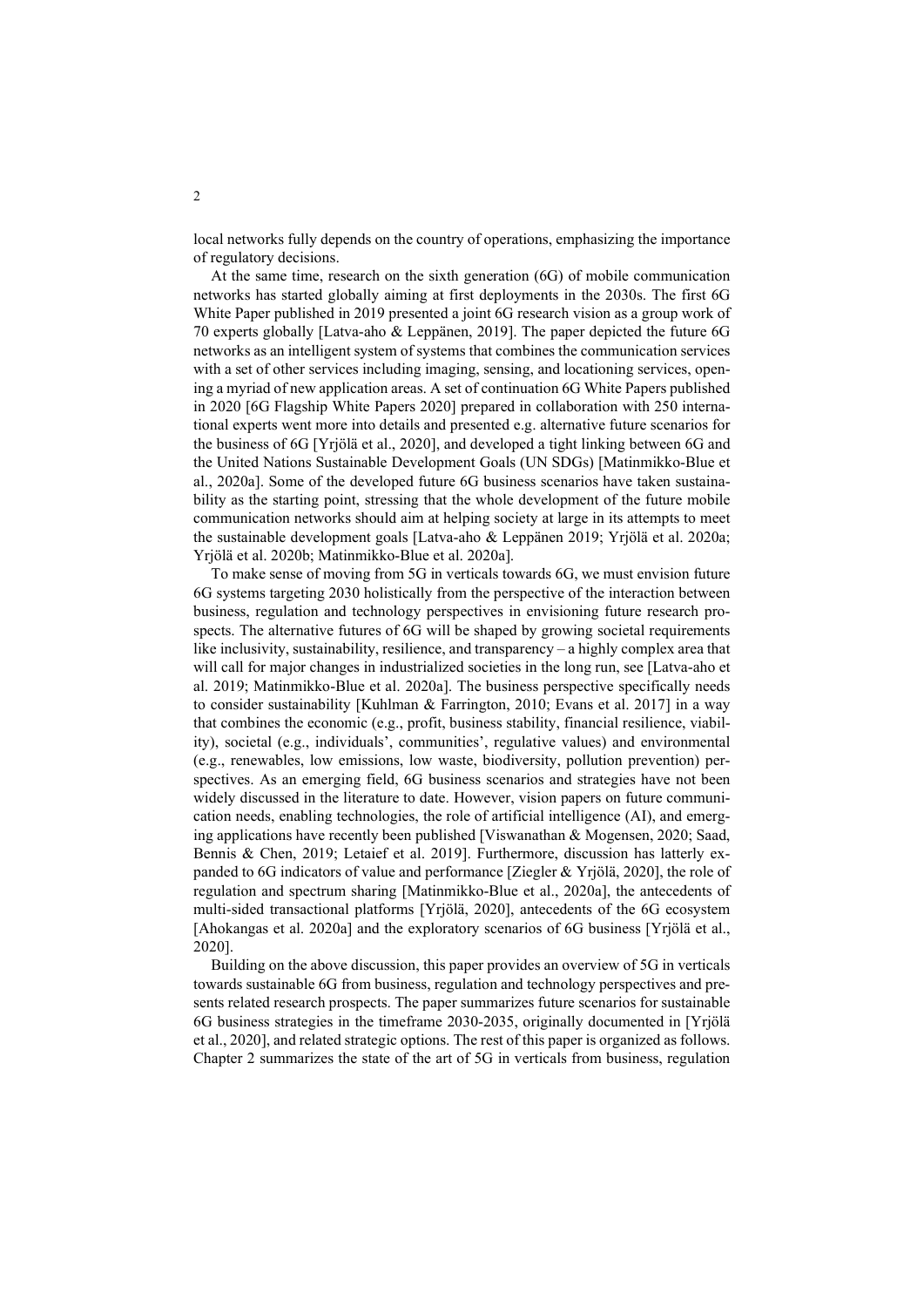and technology perspectives. Chapter 3 presents an overview of sustainable 6G. Future business scenarios for sustainable 6G and related strategic options are presented in Chapter 4. Finally, future outlook and conclusions are provided in Chapter 5.

# 2 State of the Art of 5G in Verticals

5G has been set high in national agendas to speed up digitalization of various sectors of society in many countries. This chapter presents recent developments in the use of 5G networks to serve the needs of different vertical sectors, such as industry, energy, and health, and their public sector counterparts, from the interrelated business, technology and regulation perspectives.

### 2.1 Business Perspective

Business perspective plays an important role in understanding the opportunities that a new technology can offer. The identification of the opportunity space for 5G business in verticals requires discussing four inter-related key themes: 1) the convergence of connectivity and data platforms and related ecosystems, 2) enablers, barriers and limitations to scalability and replicability of 5G solutions and business models, 3) legitimation of the new roles and business models within the verticals, and the 4) economic, societal and environmental sustainability of 5G solutions and business models. As vertical 5G networks are often considered as local networks, the platform-based business models utilized by different stakeholders face several challenges related to the aforementioned themes.

Mobile communication networks have for long been seen as platforms [Pujol et al, 2016] or ecosystems [Basole and Karla, 2011]. However, with the deployment of 5G networks, the mobile connectivity platforms operated by mobile network operators (MNOs) are increasingly becoming converged with the data platforms of various cloud service providers, giving rise to novel kinds of platform ecosystems. In industry verticals also the Industry 4.0 platforms as a specific type of data platforms play an important role. Extant literature identifies centralized, hybrid and fragmented types of converged connectivity and data platforms for industry verticals [Ahokangas et al., 2020b]. In this kind of vertical context, a key feature of the converged platforms is the degree of openness achieved for different stakeholders of the ecosystem. Related to openness, the complexity, complementarity and interdependence of the converged connectivity and data platforms can be clarified by looking at the various components, interfaces, data and algorithms utilized in these platforms [Yrjölä et al., 2019] in connection to the connectivity (5G or other), content (e.g., information or data), context (location- or use-case specific data) or commerce (offering made available via a platform) business models utilized [Iivari, et al., 2020]. The vertical business model for local 5G operators presented by [Ahokangas et al., 2019] builds specifically on the idea to provide tailored end-to-end services in restricted geographical areas, such as industry sites, to the users locally. Vertical business models form a vertically structured ecosystem around the activity. The presented oblique business model and corresponding oblique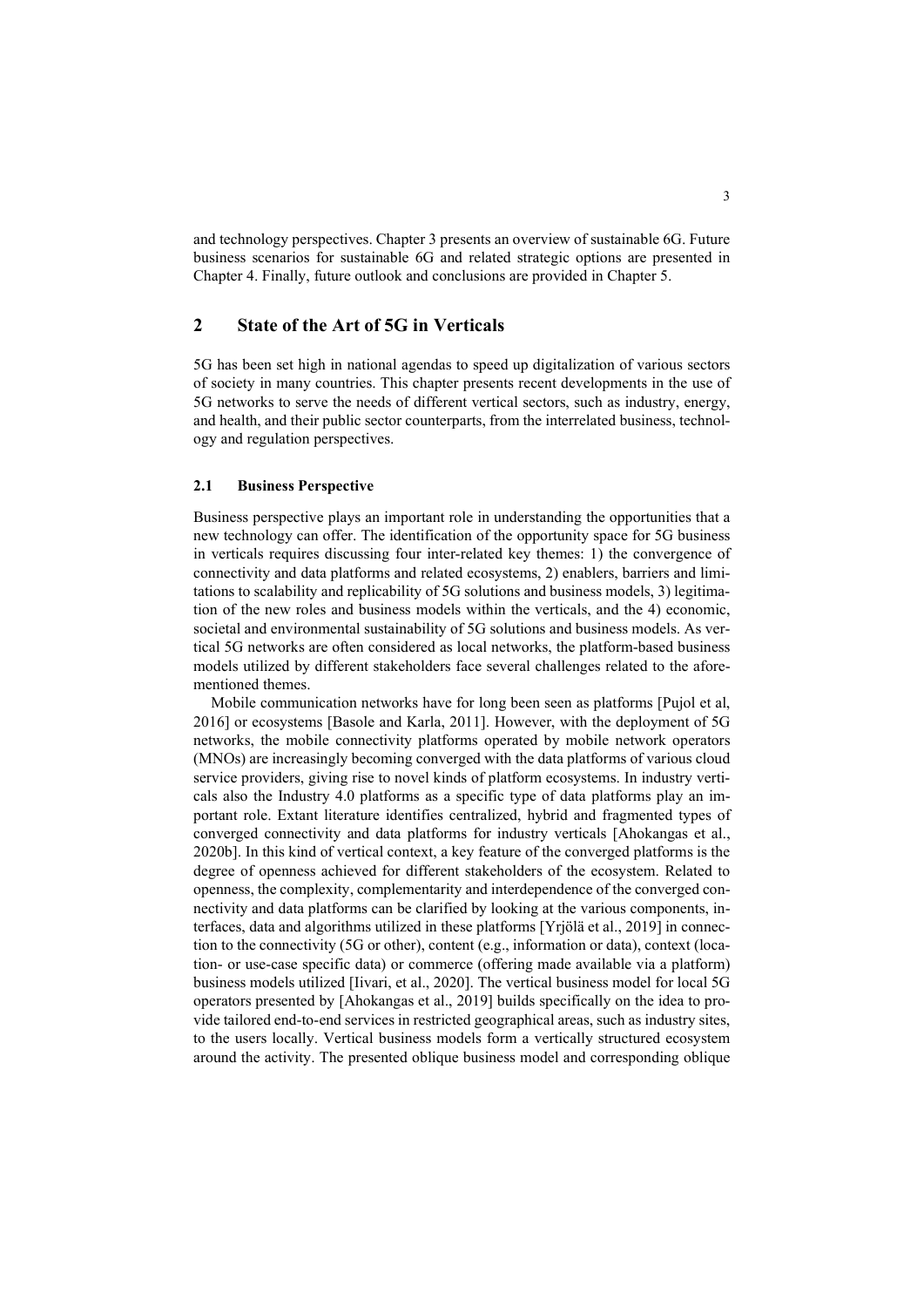ecosystem in turn builds on mass-tailored end-to-end services with stricter requirement for segmentation [Ahokangas et al., 2019].

The different types of converged connectivity and data platforms and the business models identified for them have varying potential for scalability and replicability. A scalable business model is agile and provides exponentially increasing returns to scale in terms of growth from additional resources applied [Nielsen and Lund, 2018], whereas a replicable business model can be copied to several markets simultaneously with minimum variations [Aspara et al., 2010]. For a firm running a vertical business model, scalability is based on the firm's capability to understand customer-specific needs and fulfill them, but limited on the size of the cases, their volume and timeline. For a firm running an oblique business model, scalability is based on the volume of unmet local needs and limited by access and availability of local infrastructures needed for providing the service [Ahokangas et al., 2019].

Within converged connectivity and data platform ecosystems, different stakeholders have varying roles and can act as service providers. This raises the issue of legitimacy, meaning that the activities of the stakeholder providing the service is legal and fits with the institutionalized practices within the industry in question [Marano et al., 2020]. Achieving legitimacy for local vertical-specific 5G services and service providers through the deployment of local 5G networks is, however, an open question in many countries. Indeed, disruptive innovations such as 5G have been found to cause regulatory, incumbent and social "pushbacks" and they can be expected also for vertical 5G services, as legitimacy is a precondition for successful value creation and capture on a technology [Biloslavo et al., 2020].

The above discussion points out several challenges for reaching sustainable business models in 5G verticals. "A business model for sustainability helps describing, analyzing, managing and communicating (i) a company's sustainable value proposition to its customers, and all other stakeholders, (ii) how it creates and delivers this value, (iii) and how it captures economic value while maintaining or regenerating natural, social, and economic capital beyond its organizational boundaries" [Schaltegger et al., 2016, p. 6]. Building vertical 5G business opportunities calls thus for filling in the requirements of scalability, replicability, and sustainability in a legitimate way in a platform ecosystem comprising connectivity and data services.

### 2.2 Regulation Perspective

The serving of the different verticals with 5G networks is not only addressed by the current MNOs but increasing attention is being paid to local and often private 5G networks [Matinmikko et al. 2017; Matinmikko et al., 2018] that can be operated independent of the MNOs. Their emergence is highly dependent on the regulations that govern both the electronic communications market as well as the specific verticals, leading to a complex environment to operate. Regulations at national, regional and international levels define the operational conditions and there is wide variation between the national approaches but also some level of harmonization such as on the spectrum for 5G.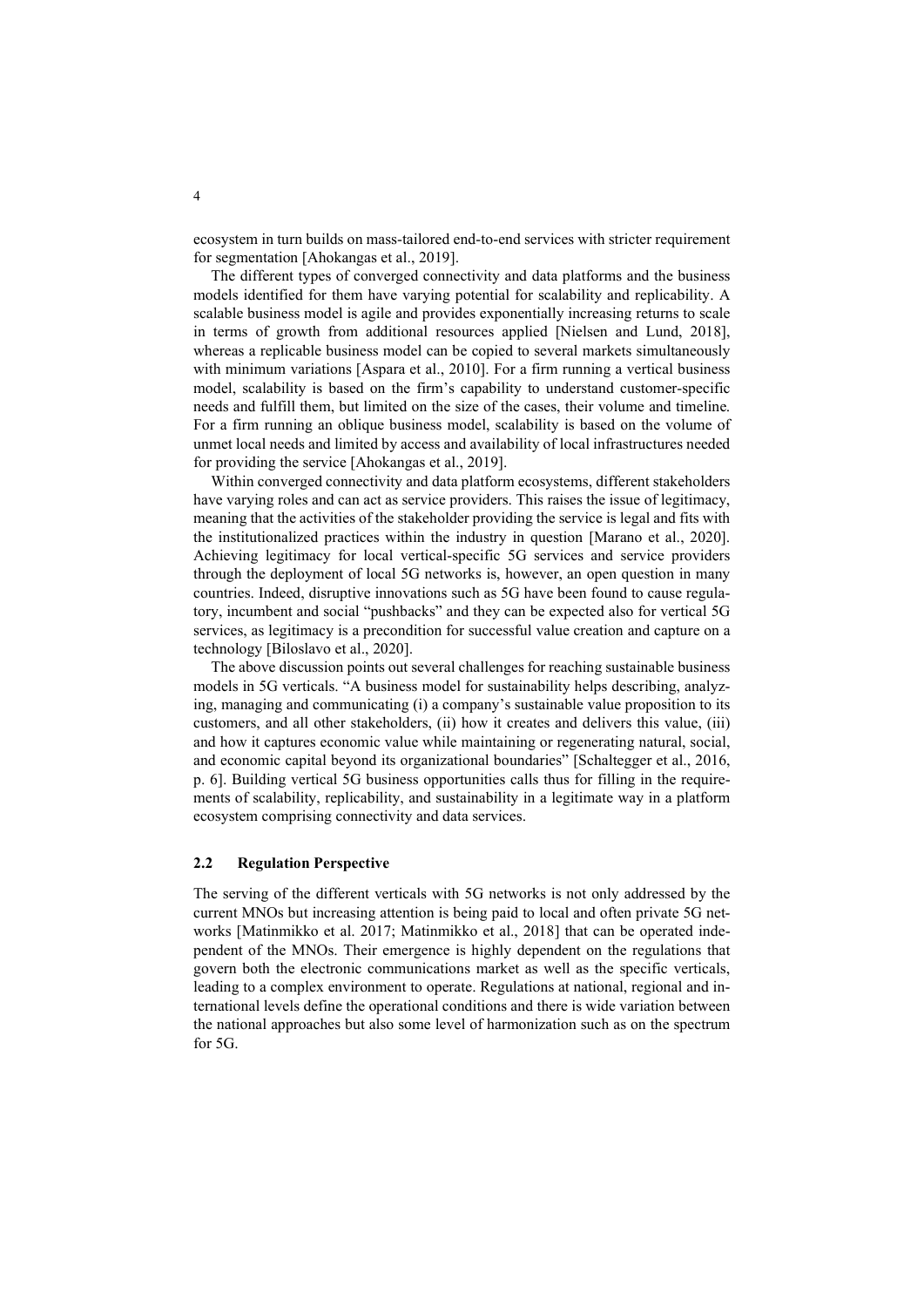Prior work on regulatory developments on local 5G networks [Matinmikko et al., 2018; Vuojala et al., 2019; Lemstra, 2018; Ahokangas et al., 2020b] have considered access regulation, pricing regulation, competition regulation, privacy and data protection, and authorization of networks and services. Especially, the authorization of networks and services defining the ways how rights to use radio frequencies are granted is critical for the establishment of local private 5G networks. Without the timely availability of sufficient amount of spectrum suitable for operations in the given environment, it is not possible to deploy the local networks. Specific spectrum options for local 5G networks are analyzed in detail in [Vuojala et al., 2019] including unlicensed access, secondary licensing, spectrum trading/leasing, virtual network or local licensing. Local licensing has emerged as a new spectrum access model in 5G to allow different stakeholders to deploy local networks in addition to the MNOs. A study on the recent 5G spectrum awards decisions in the 3.5 GHz band presented in [Matinmikko-Blue et al., 2019] shows that there is a big divergence in the spectrum awards by different countries taken by the regulators globally.

5G regulatory situation in Europe is discussed in [Lemstra, 2018] where two contrasting scenarios for the future telecommunication market are presented including evolutionary and revolutionary scenarios. Evolutionary scenario continues the MNO market dominance which is likely to occur under the current European regulatory framework. The revolutionary scenario introduces new virtual MNOs that serve specific industry sectors which calls for additional policy and regulatory measures. The mobile communication market is in a turning point with the emergence of locally operated 5G networks by different stakeholders, especially aiming at serving the verticals' specialized local needs.

#### 2.3 Technology Perspective

Previous generation mobile technologies have been largely deployed by national (or multi-national) incumbent MNOs for public use, given the high levels of investments required for the infrastructure, and to acquire exclusive radio spectrum. Furthermore, management and operational costs of the networks have been significant, and mobile technologies have required large and complex system integration from global infrastructure vendors with specialized capabilities. In addition to improved performance characteristics in capacity, speed and latency, novel 5G architecture is bringing additional flexibility for traditional MNOs as well as local operators in system deployments. Key technologies expected to transform 5G for verticals include localization and decomposition of network functions, software defined networking and network virtualization among others [Morgado et al., 2018].

A critical aspect of the local private industrial 5G networks is the ability to create customized network slices, where instances of virtual network resources and applications can be delivered to a new breed of services tailored to specific customer or tenant needs with service level agreed performance on demand. Furthermore, the softwarebased network architecture enables efficient sharing of common network infrastructure and resource by different tenants. Abstracting the slice functionality through open interfaces exposure to third party service provisioning enables service-dominant model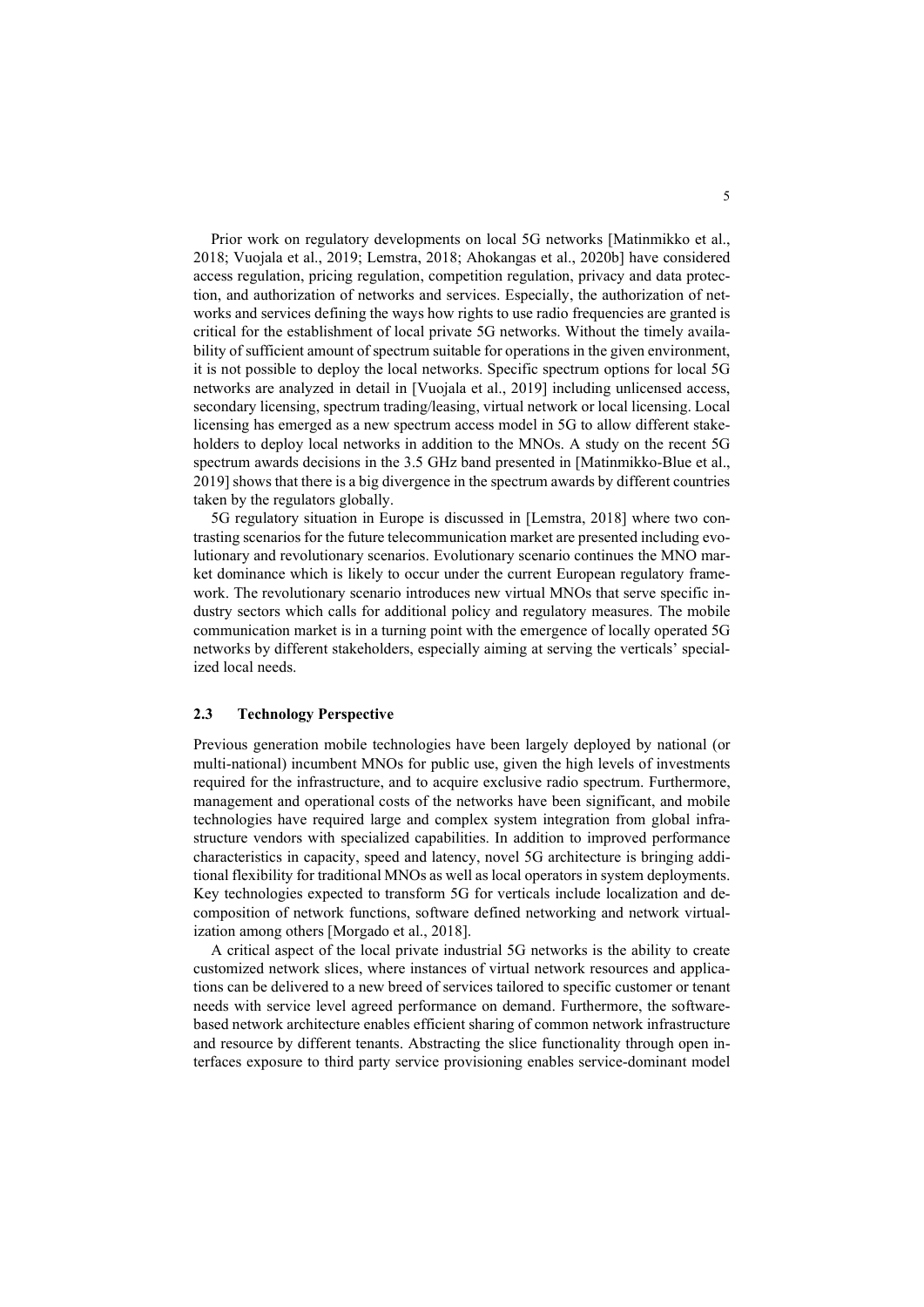for the connectivity and underlying network resources, e.g., computing, data and intelligence. The evolution towards the cloud-native infrastructure abstraction both on core and radio access empowers technology vendors and service providers to deploy and operate flexible and portable processes and applications in dynamic multi-vendor cloud environments. The cloud embedded in the edge of the network provides tools for optimized performance and economics for both the virtualized network functions and any other performance critical enterprise or vertical service and can become a control point of the local connectivity and intelligence. Edge cloud use cases considered in 5G are e.g., cloud radio access network (Open RAN, Virtual RAN), edge security, network and service automation enhancing the network itself, and industrial automation, massive scale Internet of Things (IoT), and augmented intelligence with augmented reality (AR)/virtual reality (VR). Another critical aspect is the spectrum. Operations in higher carrier frequencies represent a challenge in terms of deployment. The availability of suitable spectrum for serving the verticals cannot be based on dedicated spectrum paradigm but requires sharing in different domains.

Figure 1 summarizes the presented business, regulation and technology perspectives for 5G in verticals.



Fig. 1. Business, regulation and technology perspectives for 5G in verticals.

# 3 Towards Sustainable 6G

In parallel with the on-going development and deployment of 5G in verticals, research on the next generation, namely 6G, systems has already started in different parts of the world, see [Latva-aho & Leppänen, 2019] and [6G Flagship White Papers, 2020]. The research on 6G [Latva-aho & Leppänen, 2019; Matinmikko-Blue et al., 2020a] has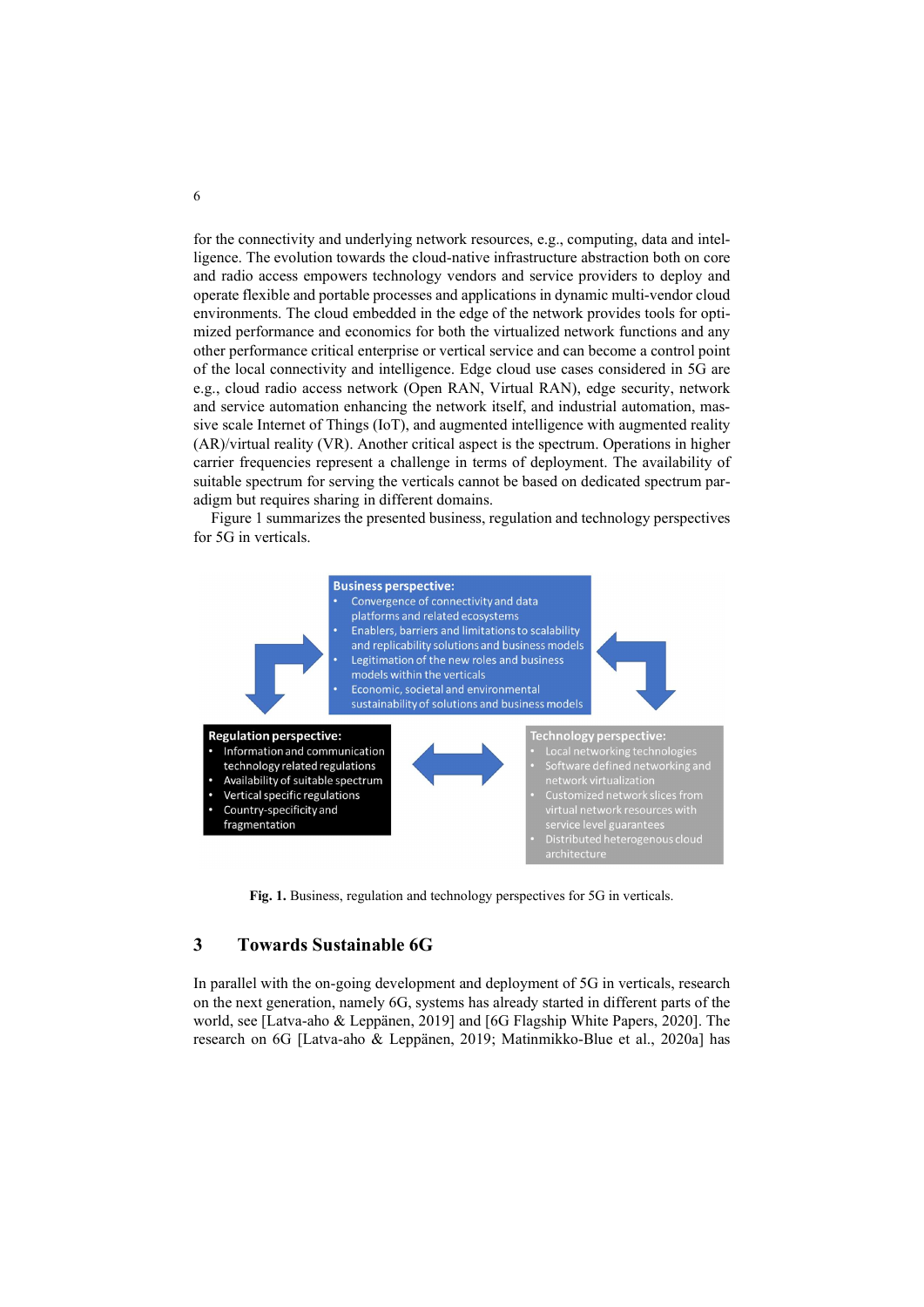identified sustainability stemming from the UN SDGs as the starting point, and it needs to address the technical, business and regulation perspectives, which are discussed next.

#### 3.1 Role of UN SDGs in 6G

Future 6G networks are aiming at first deployments around the year 2030 which is also the target year for the achievement of the UN SDGs. While 6G communications is expected to boost global growth and productivity, create new business models and transform many aspects of society, its linking with the UN SDGs needs to be clearly formulated. The starting point of 6G research vision presented in [Latva-aho & Leppänen 2019] is that the development of 6G should be fully aligned with the UN SDGs [United Nations, 2018]. In a follow-up white paper, Matinmikko-Blue et al. [2020a] have developed a novel linking between 6G and the UN SDGs through the indicators of the UN SDG framework.

In [Matinmikko-Blue et al., 2020a] a three-fold role is foreseen for 6G as 1) provider of services to help reaching the UN SDGs, 2) enabler of measuring tools for data collection to help with the reporting of indicators, and 3) reinforcer of a new ecosystem to be developed in line with the UN SDGs. The white paper further details the linking between 6G and UN SDGs trough the existing indicators of the UN SDG framework where only 7 out of the 231 individual indicators are identified as being related to ICT. In reality, the ICT sector can influence many of the indicators, if not all. The white paper [Matinmikko-Blue et al., 2020a] analyses what 6G can do to contribute to the different UN targets within the SDG framework via the existing UN SDG indicators. The white paper proceeds to stating the need for a new set of indicators for 6G, characterizing the three-fold role of 6G. Additionally, a preliminary action plan is presented, calling for research and educational organizations, governments, standards developers, users, MNOs, network equipment manufacturers, application and service providers and verticals to think out-of-the box and create new technology solutions and collaborative business models to develop new operational models that support the achievement of the SDGs which may need changes to the existing regulations.

#### 3.2 Business, Regulation and Technology Perspectives

The discussion on 5G business perspective for deployment in verticals presented in Section 2.1 proposed to focus on business models as a way of thinking future 6G ecosystem stakeholders' choices regarding opportunities, value-add and capabilities, and their expected consequences as scalability, replicability, and sustainability. With the right business choices, opportunities will be identified related to novel and unmet needs, new types of customer and service provider, as well as the interfacing of humans with machines in 6G. New value-add is seen to come from real-time and trustworthy communications, the use of local data and intelligence, and the commoditization of 6G resources as its competitive advantages, including extreme capacity and security, transaction and innovation platformization, and ubiquitous access. The expected business consequences of scalability may be related to the long tail of services, dataflow architecture, automation, and open collaboration between stakeholders; in terms of replicability, to deliberately design modularity and complementarity within platforms; and in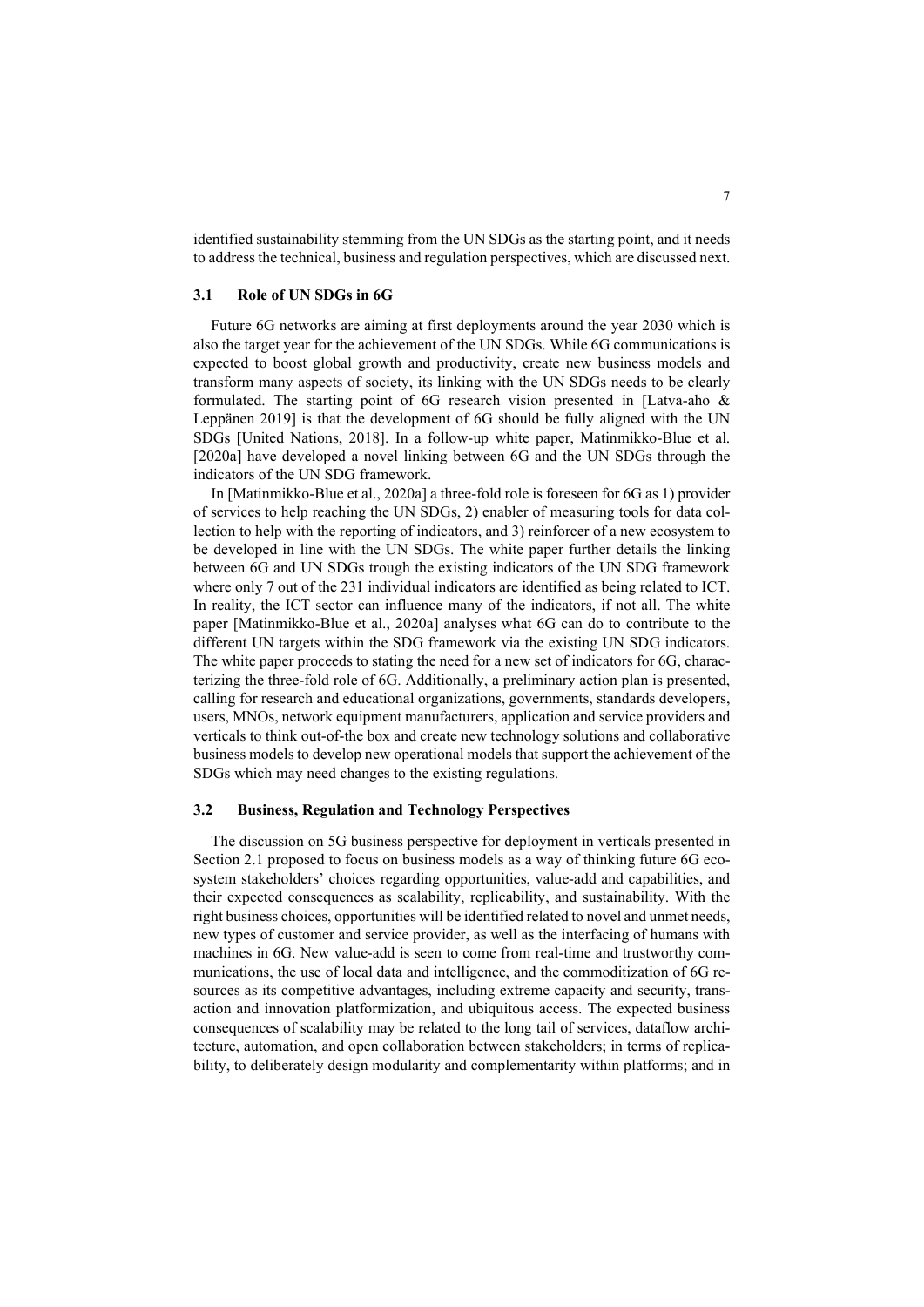terms of sustainability, to empower users and communities, and the utilization of sharing economic mechanisms in the markets.

Overall, governments and industries are under high pressure from the sustainability targets arising from the UN SDGs to renew their operations and the achievement of the goals provides new business opportunities especially for ICT solutions. These data and connectivity solutions can significantly contribute to industries to improve their resource efficiency and reduce waste but the solutions themselves need to be developed in alignment with the sustainability goals as well.

Digital convergence across industries and multi-level 6G platforms and ecosystems are creating a complex strategic environment that can lead to incomparable and distinct opportunities, as well as emergent problems. The regulations governing the use of future telecommunication systems and the relevant industry specific regulations together create a complex environment, especially around the use of data and connectivity platforms for different purposes. In particular, unanswered questions remain about ecosystemic business models in the context of sustainability. According to our recent findings [Yrjölä et al., 2020a; Yrjölä et al., 2020b], business ecosystems that aim to bring together stakeholders to solve systemic sustainability problems will require open ecosystem-focused value configuration and decentralized power configuration, where traditional stakeholder roles change, and new roles emerge. The focus needs to be on the long tail of specialized user requirements that crosses a variety of industries where related needs can be met with different resource configurations.

Spectrum continues to be the key resource for 6G systems as for any wireless networks throughout the times, and the availability of suitable spectrum continues to be significantly restricted due to the existing incumbent spectrum usage, see [Matinmikko-Blue et al. 2020b]. Spectrum availability is a good example of the complex relations of business, regulation and technology perspectives. The availability of spectrum is a regulation decision, which defines the business opportunities and yet is restricted with technical aspects. Potential operations of future 6G systems in the new higher frequency bands at upper millimeterwaves (mmW) and terahertz (THz) regions pose significant technical, regulatory and deployment related challenges. Therefore, future 6G is not restricted only to higher frequency bands but can also be used in the existing bands for mobile communications. What are the economically feasible operational models, how to protect existing incumbent users of the feasible bands and how to implement THz radio links continue to be open topics for 6G.

The technology vision work in the global scale for systems towards 2030 and beyond has started at the International Telecommunication Union Radiocommunication sector (ITU-R) with the development of a report on future technology trends. The need for new indicators to characterize the performance of future 6G networks is evident [Latvaaho & Leppänen, 2019; Matinmikko-Blue et al., 2020a; Pouttu et al., 2020], especially for defining and measuring resource efficiency and particularly energy efficiency. Also, the network architecture of 6G needs to be re-thought from prior generations of networks, see [Taleb et al., 2020]. Figure 2 provides a summary emphasizing the need to develop sustainable 6G in line with the UN SDGs from business, regulation and technology perspectives.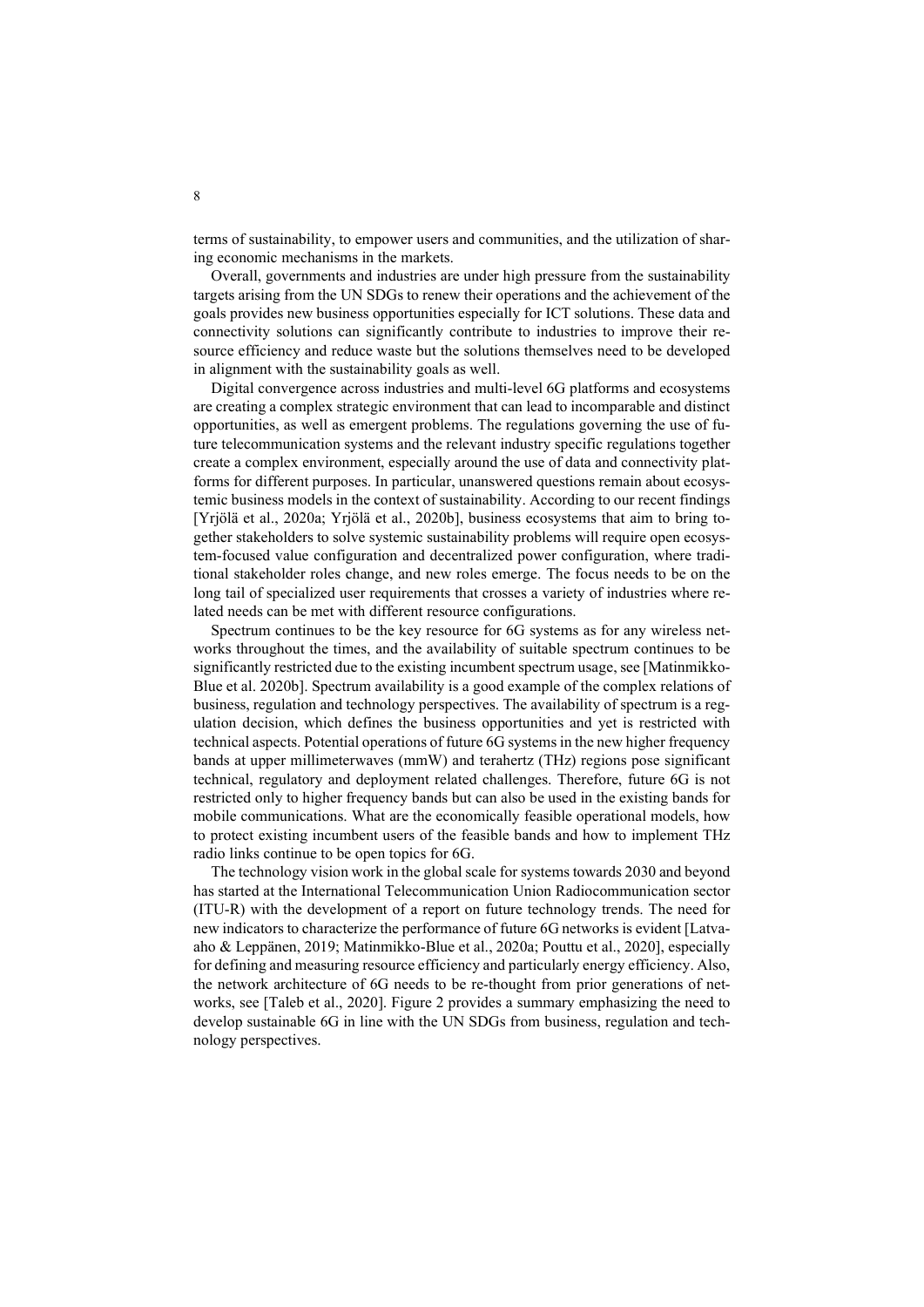

Fig. 2. Business, regulation and technology perspectives for sustainable development of 6G.

# 4 Business Scenarios and Strategic Options for 6G

Next, we proceed to new business scenarios developed for 6G and related strategic options developed through a set of virtual future-oriented white paper expert group workshops organized by 6G Flagship at the University of Oulu in 2020 and documented and analyzed in [Yrjölä et al., 2020a; Yrjölä et al., 2020b].

#### 4.1 Methodology

The alternative scenarios for the future business of 6G summarized in this paper were created using anticipatory action learning (AAL) research method [Stevenson, 2012] within 6G Flagship's white paper preparation [6G Flagship 2020]. The process involved a series of online workshops in January-April 2020 where a group of experts from research, standardization and development, telecommunication industry, government, and verticals joined to collaboratively create future business scenarios for 6G.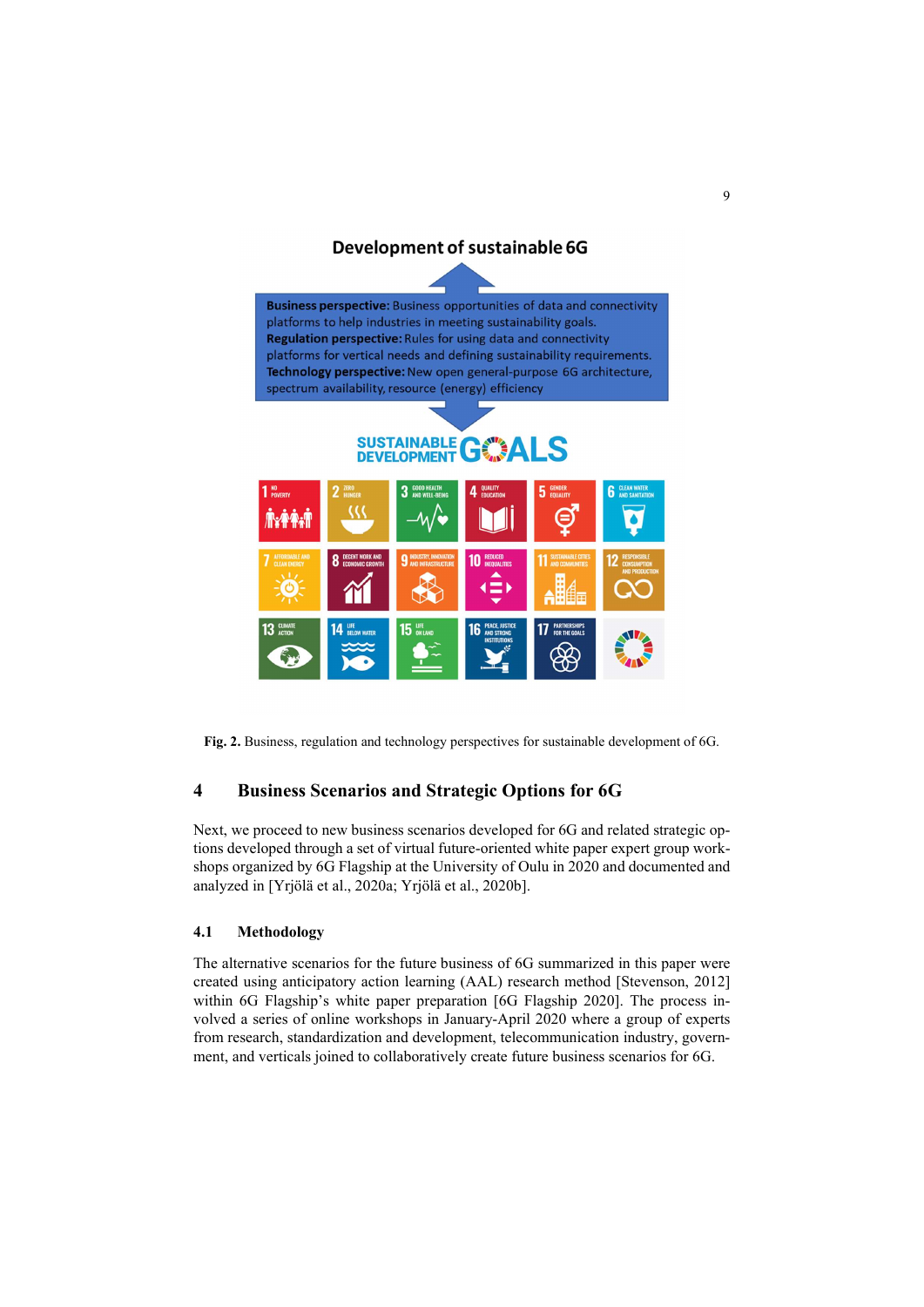First, the key change drivers for future 6G business were identified resulting in 153 forces [Yrjölä et al, 2020a]. Using these drivers, a set of dimensions and endpoints were selected to form the basis for the scenario development as shown in Figure 3. Value creation and value configuration were selected as the main business dimensions with different end points emphasizing closed and open alternatives.



Fig. 3. Selected business scenario logic and dimensions.

We also used a simple rules strategy framework presented in [Eisenhardt & Sull, 2001], which is a strategic management tool to develop strategies around identified business opportunities and describing the main processes. It provides a highly practical approach with guidelines in the following six rule categories introduced in [Eisenhardt & Sull, 2001] and applied in the mobile communication market in [Ahokangas et al., 2013]: 1) Nature of opportunity rules, 2) How to conduct business and processes in a unique way, 3) Boundary rules to decide, which opportunities to pursue, 4) Priority rules to identify and rank the opportunities, 5) Timing rules to synchronize emerging opportunities and other parts of the company, and 6) Exit rules to selecting things to be ended.

Next, we introduce the four developed business scenarios using the dimensions of Figure 3 including Sustainable edge, Telco brokers, MNO6.0 and Over-the-top, as summarized in Figure 4, and presented in [Yrjölä et al., 2020a]. We also briefly summarize strategies as simple rules that were created for the most plausible MNO6.0 scenario and the most preferred Sustainable edge scenario.

#### 4.2 6G Business Scenarios

A set of business scenarios were developed in 6G Flagship's white paper process in 2020, documented in [Yrjölä et al. 2020a] and summarized in the follows. Figure 4 summarizes the developed four business scenarios following the scenario logic of Figure 3.

In the first scenario, the Sustainable Edge Value Creation, scenario in the upper-right corner of Figure 4, the value creation is customer attraction-driven, and the value configuration is open ecosystem-focused. This scenario is built on decentralized open value configuration and ecosystem-driven business models where novel stakeholders take over customer ownership and networks. Changing stakeholder roles include webscales, over the top (OTT) companies and device vendors being responsible for business to consumer (B2C) customers and local private cloud native networks serve business to business (B2B) customers. The role of traditional MNOs has changed into a wholesale connectivity service provider. Open source principles have become widely spread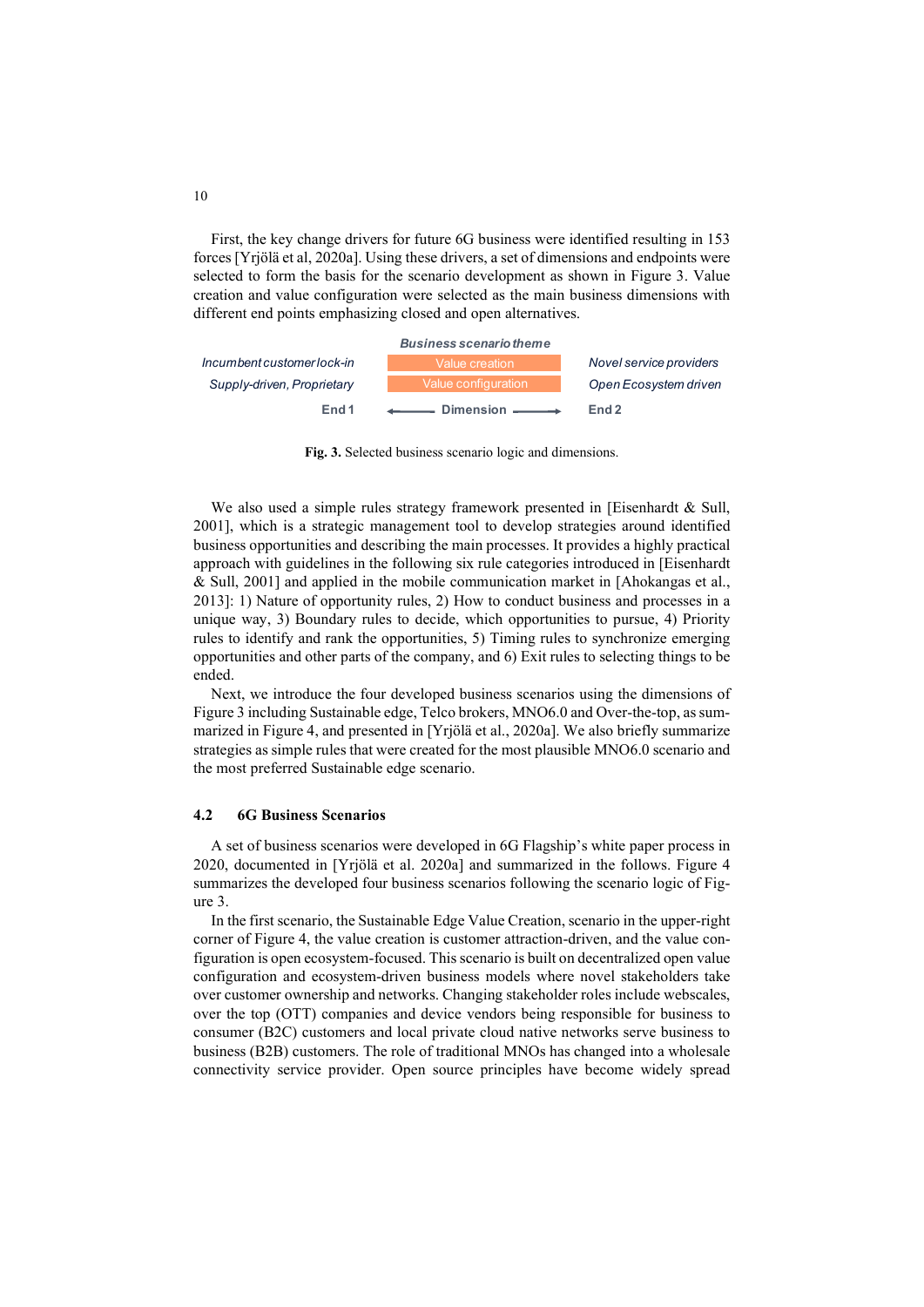leading to technology and innovation ownership beyond traditional technology providers through open application programming interfaces (API) and novel resource brokerage. This scenario includes new stakeholder roles also in the form of local communities and special interest groups operating various edge resources in specific locations, such as campuses and remote areas to promote local innovation. New applications come with 6G technology that act as digital value platforms expanding our experiences towards digital computer-generated virtual worlds. The current focus on global-scale solutions changes towards local solutions that balance local demand with local supply and support circular economies. Especially the manufacturing vertical will move towards local decentralized manufacturing supporting a new crowdsourcing-based production ecosystem. 11<br>
innovation ownership beyond traditional technology provid-<br>
hom programming interfaces (API) and novel resource broker-<br>
new stakeholder roles also in the form of local communities<br>
operating various edge resources in Figure 11<br>
Ship beyond traditional technology provid-<br>
interfaces (API) and novel resource broker-<br>
roles also in the form of local communities<br>
sedge resources in specific locations, such<br>
the forms expanding our experien From the top to the state of the state of the state of the state of the state of the state of the state of the state of the state of the state of the state of the state of the state of the state of the state of the stat II<br>
iding to technology and innovation ownership beyond traditional technology provid-<br>
Its cenario includes new stackholder roles also in the form of local communities<br>
depend interest groups operating various edge resou 11<br>
al technology provid-<br>
ore lesource broker-<br>
of local communities<br>
ecific locations, such<br>
pplications come with<br>
experiences towards<br>
global-scale solutions<br>
ocal supply and sup-<br>
1 move towards local<br>
meyer towards l



Fig. 4. Summary of developed 6G business scenarios.

In the second scenario, the Telco Broker Value Creation by Incumbents and Open Ecosystem Value Configurations scenario shown in lower-right corner of Figure 4, the main drivers for value creation remain the existing MNOs while value configuration is based on open ecosystem-focus. The MNOs are in charge of customer relationships and use service platform ecosystem to capture value. Technology providers' role is to develop the required technologies and provide network infrastructure via platform-based ecosystemic business models. Innovation ecosystem is broadened by the decoupling of technology platforms. Industry 5.0 (I5.0) has emerged as a key vertical for collaborative human machine interaction with robotization across services and industries. Real-time data and high level of digital automation allow the industries to focus on servitization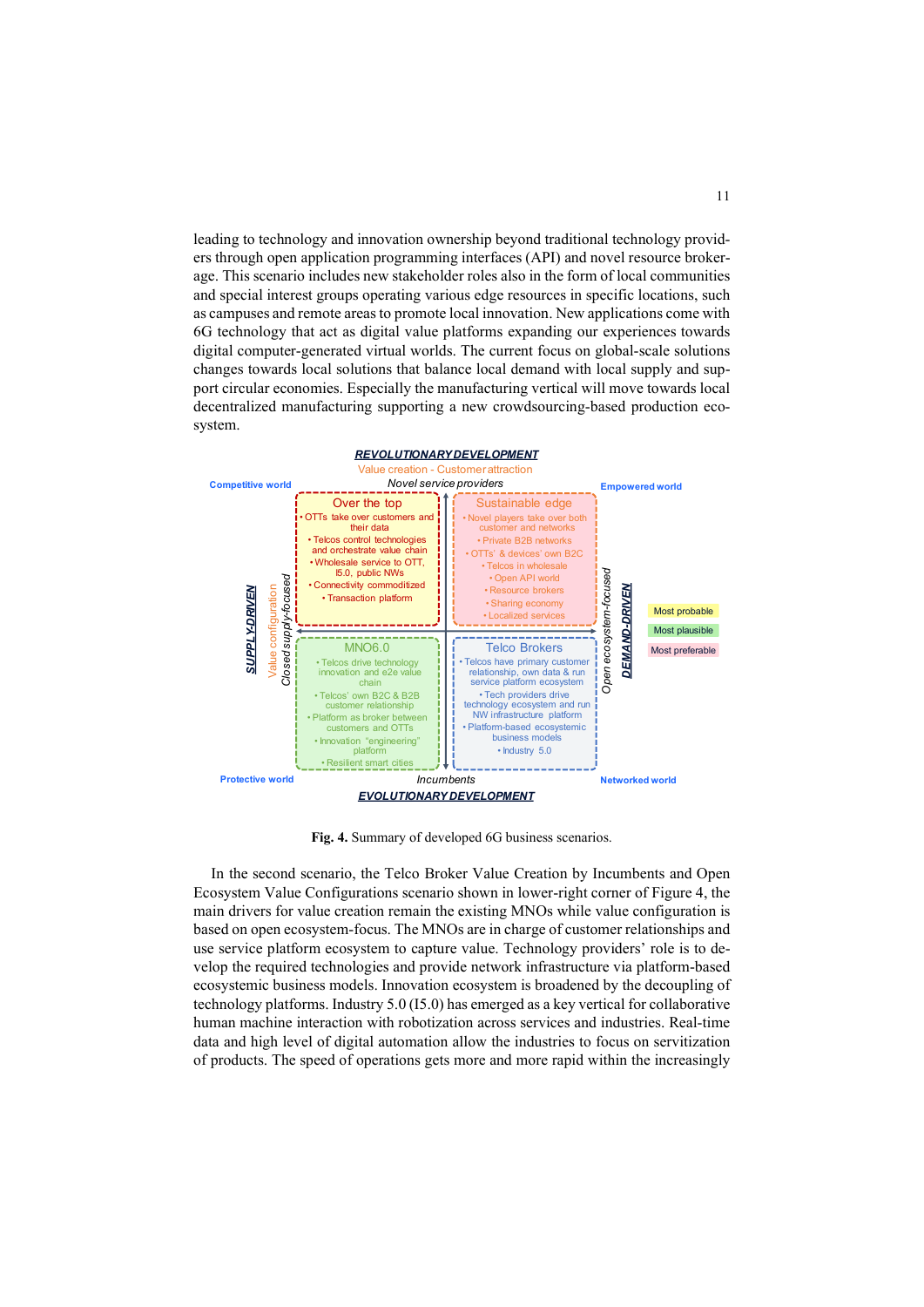reprogrammable and reconfigurable world where design focus gets more and more short-term.

In the third scenario, the MNO6.0 Value Creation scenario shown in the lower-left corner of Figure 4, value creation is driven by the incumbent MNOs, and value configuration is closed supply-focused. The role of MNOs is strong, and they drive technological innovation and own the customer relationships. The existing dominant MNO market position with strong customer base acts as the opportunity for businesses is and the focus is on how to cost-efficiently increase the capacity to meet the growing demand. Technology developments on dynamic networks slicing allowing increasing flexibility, shorter time-to-market, and cost optimization. With the MNO market dominance, the use of 6G in verticals is heavily dependent on MNOs' business decisions. Key technology developments in the form of automated network slicing and operations in higher frequency bands and new machine learning inspired tools will be used to optimize network operations in a predictive manner allowing new applications. These networks will have been assembled with a public-private-partnership funding model, with a view to resiliency and sustainability.

In the fourth scenario, the Over-the-Top Value Creation scenario shown in upperleft corner of Figure 4, value creation is customer attraction- and lock-in-driven, and value configuration is closed supply-focused. The MNO dominance is replaced by OTTs that have taken over the customer relationships with the help of their access to customer data. The role of operators is to control the standardized and commoditized connectivity technologies and manage the value chains. The role of edge computing is to act as a new control point for serving of the verticals. Networks are programmable and make use of digital twins that represent replicas of complex physical systems to help in optimizing these systems. The ecosystem gets increasingly complicated with different resources and assets needed to meet the versatile needs are brought together by a set of stakeholders including physical infrastructure providers, equipment providers, and data providers under a complex regulatory framework defined by policymakers. Countries with more permitting rules act as resource pools and offer cheap labor, natural resources, and data.

The four developed scenarios were then assessed in terms of their probability, plausibility and preferability. Both the most probable scenario was the Over-the-top scenario while the most plausible scenario was the MNO6.0 scenario. The most preferable scenarios was the Sustainable edge scenario that can be seen to take a bold step towards achievement of the UN SDGS, representing revolutionary and demand-driven transformations.

The developed business scenarios for 6G indicate that from economic perspective, user experiences will be increasingly local and customized, delivered by local supply models supporting spatial circular economies. New societal service delivery models will appear through community-driven networks and public private partnerships and the role of 6G will be substantial in vertical industries. The developed scenarios revealed interesting societal observations including increasing tensions between competitive, protective, networked and empowered worldviews. The role of power configurations keeps increasing and may shift from a multi-polarized world to a poly-nodal world.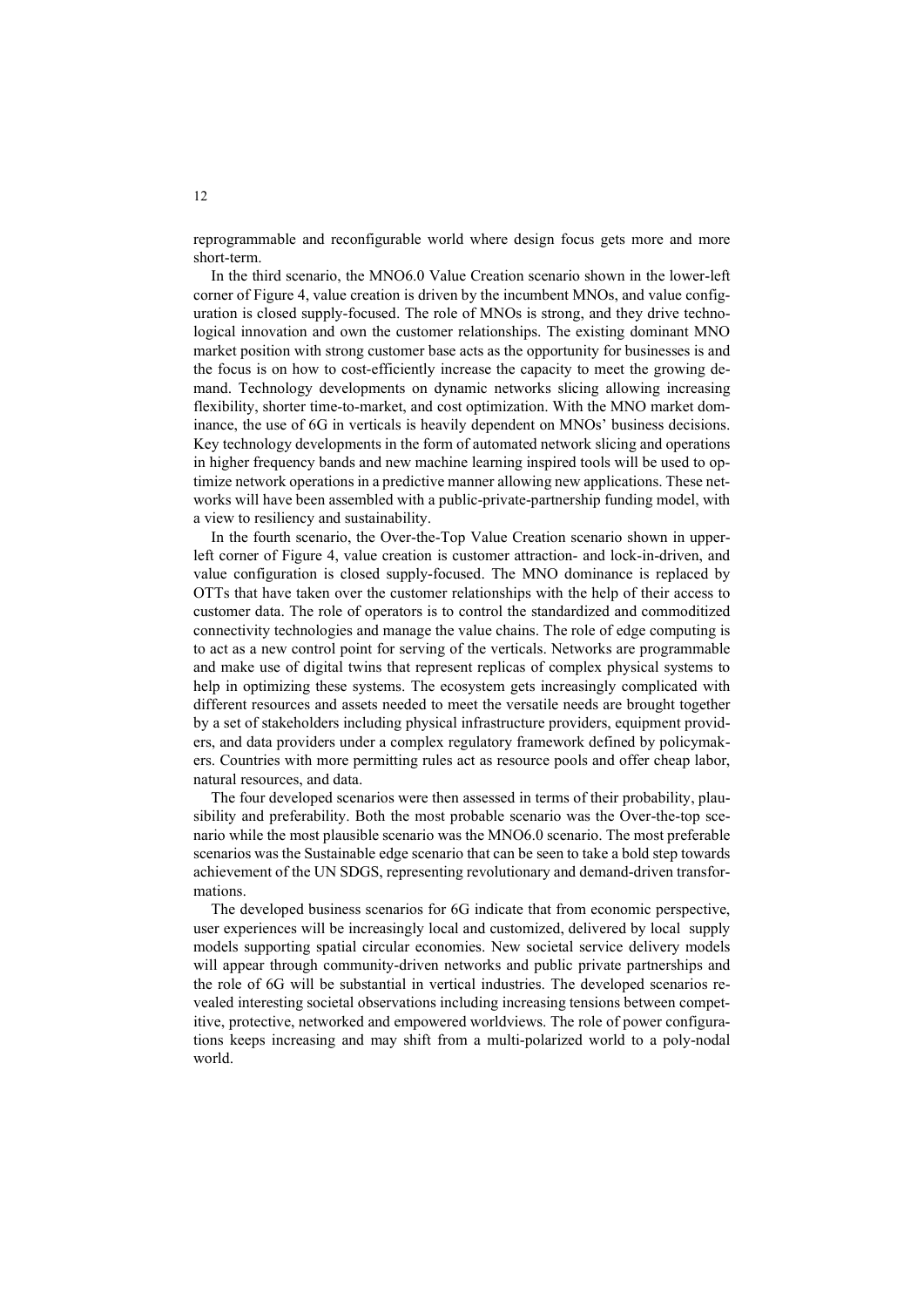The pressure on companies and governments to meet the UN SDGs is evident in the business scenarios for 6G and the role of 6G as a provider of services towards environmental impact will be important. 6G with a set of new technologies will help in the monitoring and steering of circular economy to promote a truly sustainable data economy. The developed scenarios also show that 6G development faces privacy and security issues related to business and regulation including different aims of governance either stemming from governmental, company or end user perspectives. There the ecosystem-level configurations related to users, decentralized and community-driven business models and platforms and related user empowerment become increasingly important to support the role of local 6G services.

### 4.3 Strategic Options for 6G as Simple Rules

Next, we summarize the developed strategic options for selected two scenarios using the simple rules framework from [Eisenhardt & Sull, 2001] that was applied to characterize MNOs' strategic choices in [Ahokangas et al., 2013]. For the most plausible MNO 6.0 scenario, the baseline for building the simple rules is in the use of MNOs' wide existing customer base that has growing capacity needs through investments to strengthen customer lock-in and dominant market position in connectivity, enhanced with customer data and holding on to spectrum. The goal is to maintain dominant market position through gaining access to a new wideband spectrum. Automation of network operations and the ability to dynamically create large numbers of networks slices on-demand will help to increase flexibility, shorten time-to-market, and optimize costs. Resources and services will be traded in automated marketplaces. The MNOs could become a wholesale platform provider for other operators which would further strengthen their market position. Regulations plays a key role in maintaining the MNO market dominance which calls for close contact with the regulator. In the MNO6.0 scenario, the MNOs would never give up on their spectrum and customer data.

For the most preferred Sustainable Edge Scenario, the simple rules are built on the use of new, local, and specialized demand, challenging incumbent MNOs in narrow business segments specializing in governmental, municipal, vertical, or enterprise customers and vertical differentiation with increasing requirements for sustainability in specific industry segments like education, healthcare, and manufacturing. These challenger operators think and act locally, close to the customer and promote resource sharing in different format such as spectrum and virtualized cloud infrastructures. Sustainability requirements in verticals are a major business opportunity through providing vertical differentiation in specific segments like education, healthcare, manufacturing, energy, and media and entertainment. The sustainable edge service provider supports circular economy and promotes sharing economy principles in network deployment. These locally operated networks have opportunities to scale up from local operations to a multi-locality business. Local and private networks provide several benefits in terms of security and data control, separation from public networks, access to highquality services in specific locations, increased flexibility, scalability and customization, and trustworthy reliabilities and latencies. Furthermore, networks can be deployed as standalone sub-networks or integrated with MNO networks. This requires the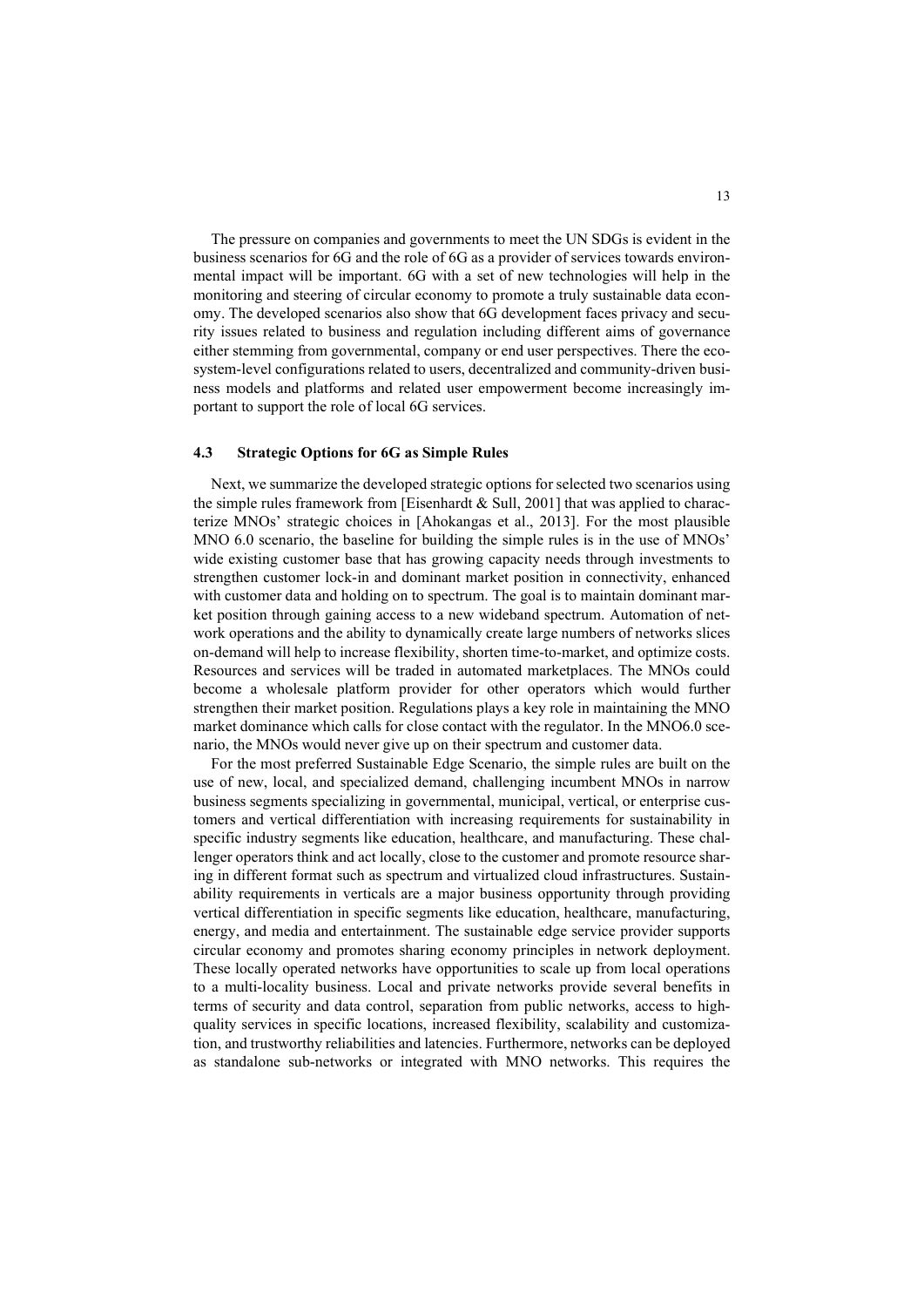establishment of multi-sided platforms -based regulations to govern privacy and security of users.

## 5 Future Outlook and Conclusions

Mobile communication research is increasingly addressing the use of 5G in verticals, which has led to the emergence of local 5G network deployment models. Research on 6G has also started, with a bold goal of building a strong linkage with the United Nations Sustainable Development Goals (UN SDGs). These developments call for a highly multi-disciplinary approach covering business, regulation and technology perspectives and our research is addressing these interrelated themes. This paper has provided an overview of the recent developments in 5G in verticals towards the development of sustainable 6G. We have highlighted the importance of the triangle of business – regulation – technology perspectives in the development of new wireless technologies and their deployments and summarized the advancements with a focus on local 5G networks for serving the verticals' needs towards meeting the sustainable development goals.

From the business perspective, a business model for sustainability can help in describing, analyzing, managing and communicating 1) a company's sustainable value proposition to its customers, and other stakeholders, 2) how it creates and delivers this value, 3) and how it captures economic value while maintaining or regenerating natural, social, and economic capital beyond its organizational boundaries. The development of new vertical-specific 5G business opportunities calls for filling in the requirements of scalability, replicability, and sustainability in a legitimate way in a platform ecosystem of connectivity and data services. Digital convergence across industries and multi-level 6G platforms and ecosystems will create a complex environment where ecosystemic business models for sustainability and the evolution of related regulations become important. Business ecosystems that aim to bring together stakeholders to solve systemic sustainability problems will require open ecosystem-focused value configuration and decentralized power configuration, focusing on the long tail of specialized user requirements that crosses a variety of industries. Future research prospects are particularly related to the new business ecosystems, ecosystemic business models and changing stakeholder roles that support sustainability.

From the regulation perspective, the serving of different verticals with 5G and future 6G networks introduces local and often private wireless networks to complement the current mobile network operators (MNOs). The regulatory environment for 5G in verticals is very complex encompassing rules from both the electronic communications market as well as specific verticals. Especially, the ways how rights to use radio frequencies are granted is critical for the establishment of local 5G and 6G networks. The divergence in spectrum awards between countries is increasing with 5G, directly influencing the business opportunities in those countries. There are research prospects in finding the best practices from the decisions by analyzing their impact.

For the technology perspective, 5G and future 6G architecture is expected to bring additional modularity and flexibility for traditional MNOs as well as for new local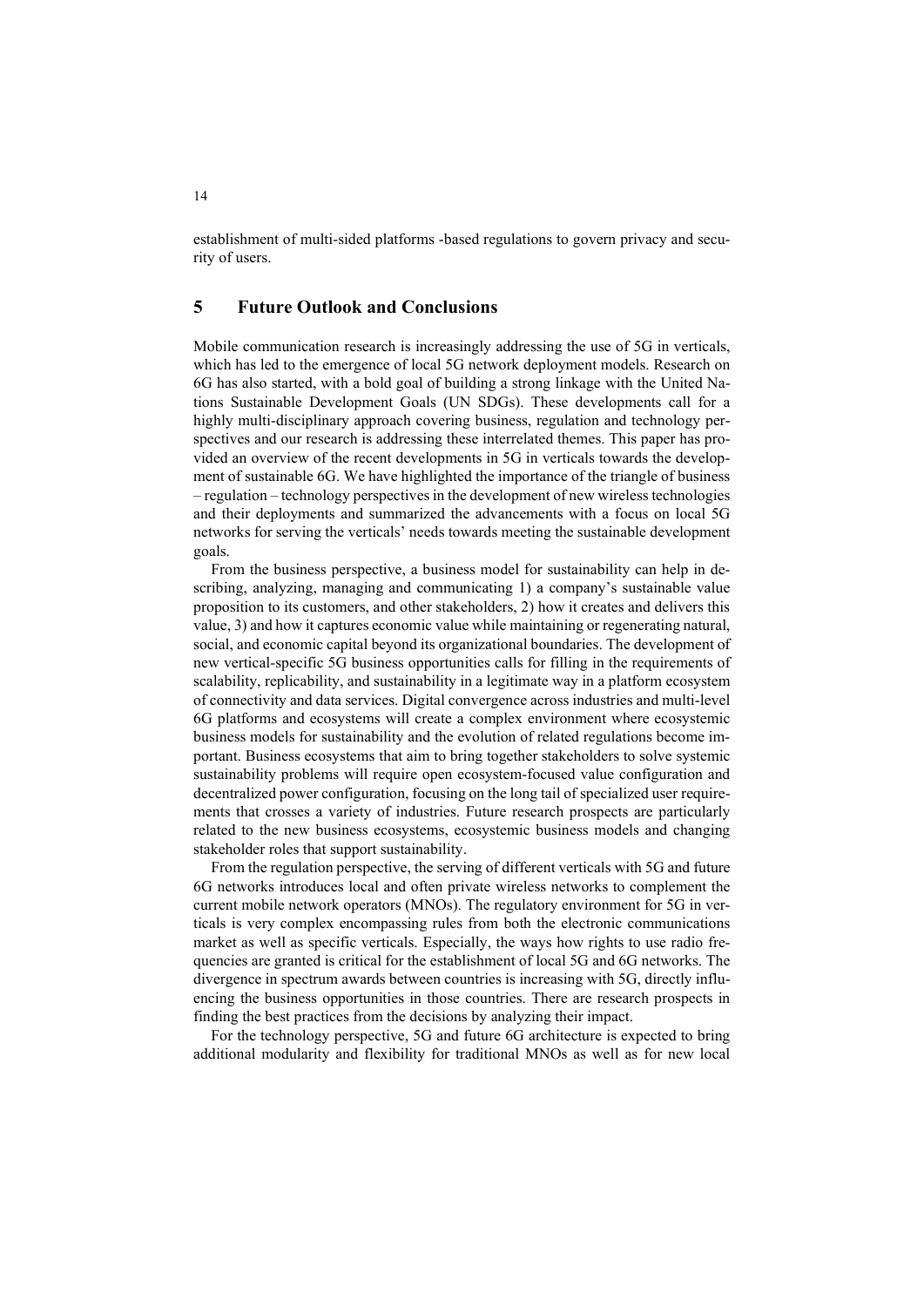operators in system deployments. Key technologies to enable open general-purpose 6G architecture include distributed heterogenous cloud-native architecture, localization and decomposition of network functions, software defined networking and network virtualization, among others. A critical aspect for the local private industrial networks is their ability to create customized network slices that allow the delivery of services tailored to specific customer needs with service level agreed performance on demand. The availability of spectrum for serving the verticals and operations in higher carrier frequencies present a major technical deployment challenge. The availability of spectrum for serving the verticals on shared basis is important. New research prospects are especially in the 6G domain in order to find new indicators for 6G that take sustainability in to account as well as the new network architecture for 6G needs.

This study has identified a further need for foresight research that explores the interrelated business – regulation – technology perspectives in the context of 5G in verticals and on the road to sustainable 6G, with a special focus on how can 6G become a truly general-purpose technology instead of simply an enabling technology, to support countries and organizations in the journey towards the achievement of the UN SDGs. Especially, the verticals burdened by increasing requirements for sustainability will be in the key position in to realize the benefits of using the new technologies.

### References

- 1. 6G Flagship. White Papers. Available online: https://www.6gchannel.com/6g-white-papers/ (accessed on 24072020) (2020).
- 2. Ahokangas, P., Matinmikko, M., Yrjölä, S., Okkonen, H., Casey T. "Simple rules" for mobile network operators' strategic choices in future cognitive spectrum sharing networks. IEEE Wireless Communications 20(2), 20-26 (2013).
- 3. Ahokangas, P., Matinmikko-Blue, M., Yrjölä, S., Seppänen, V., Hämmäinen, H., Jurva, R., & Latva-aho, M. Business models for local 5G micro operators. IEEE Transactions on Cognitive Communications and Networking, 5(3), 730-740 (2019).
- 4. Ahokangas, P., Yrjölä, S., Matinmikko-Blue, M., Seppänen, V. Transformation towards 6G ecosystem. In: Proceedings of 2nd 6G Wireless Summit, Levi, Finland, (2020a).
- 5. Ahokangas, P., Matinmikko-Blue, M., Yrjölä, S. & Hämmäinen, H. Future vertical 5G platform ecosystems: Case study of a 5G enabled digitalized port stakeholders' new interactions and value configurations. In: Proceedings of International Telecommunications Society online conference, Gothenburg, Sweden (2020b).
- 6. Aspara, J., Hietanen, J., Tikkanen, H. Business model innovation vs replication: financial performance implications of strategic emphases. Journal of Strategic Marketing, 18(1), 39- 56 (2010).
- 7. Basole, R. C., Karla, J. On the evolution of mobile platform ecosystem structure and strategy. Business & Information Systems Engineering, 3(5), 313 (2011).
- 8. Biloslavo, R., Bagnoli, C., Massaro, M., Cosentino, A. Business model transformation toward sustainability: the impact of legitimation. Management Decision (2020).
- 9. Dreborg, K.H. Essence of backcasting. Futures 28(9), 813-828 (1996).
- 10. Eisenhardt K.M., Sull D.N. Strategy as simple rules. Harvard Business Review 79(1), 107- 116 (2001).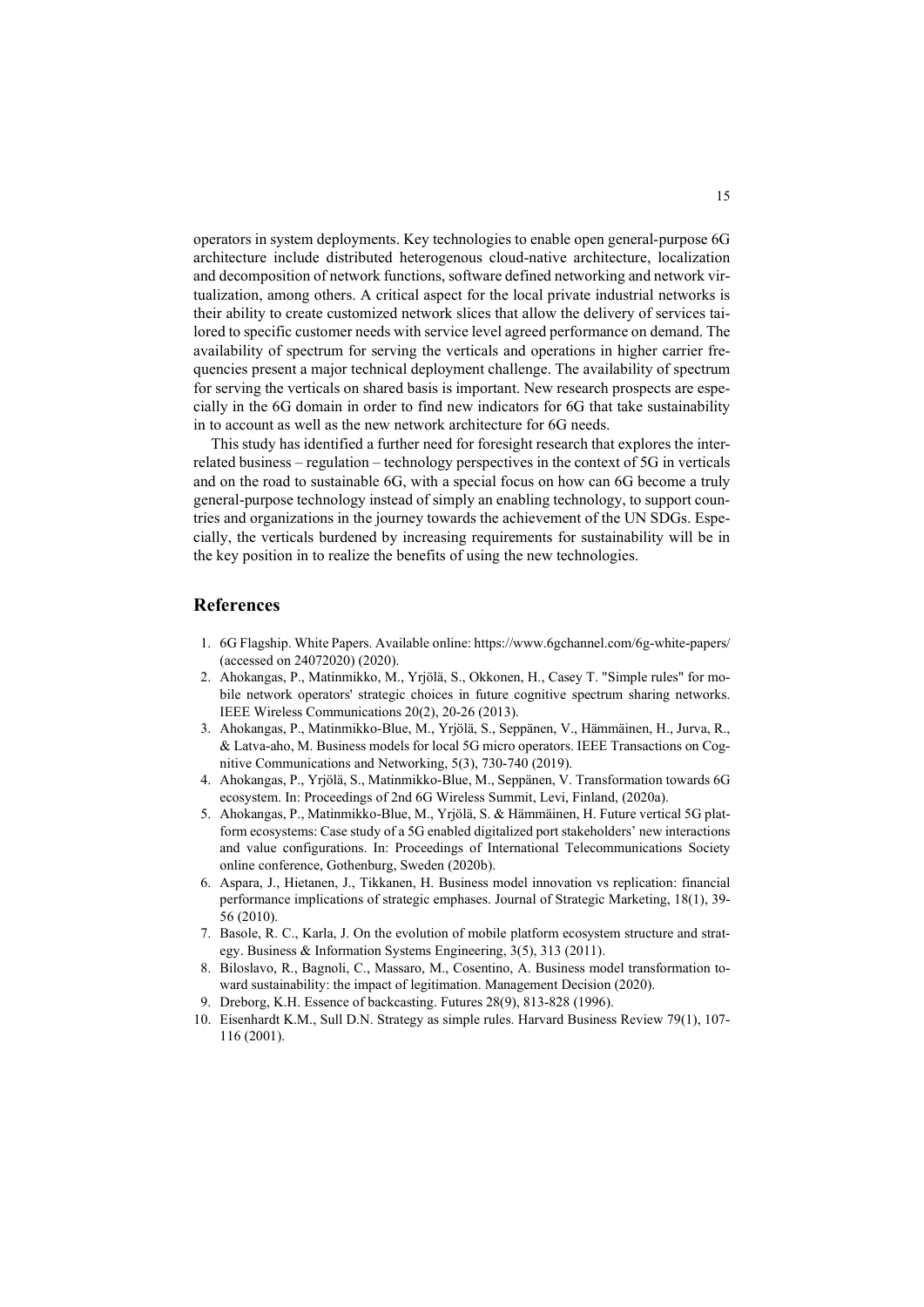- 11. Evans, S., Vladimirova, D., Holgado, M., van Fossen, K., Yang, M., Silva, E.A., Barlow, C.Y. Business Model Innovation for Sustainability: Towards a Unified Perspective for Creation of Sustainable Business Models. Bus. Strateg. Environ. 26, 597-608 (2017).
- 12. Iivari, M., Ahokangas, P., Matinmikko-Blue. M., Yrjölä, S. Opening closed business ecosystems boundaries with digital platforms: empirical case of a port. In: Ziouvelou, X. & McGroarty, F. (Eds.), Emerging Ecosystem-Centric Business Models for Sustainable Value. IGI Global (2020).
- 13. Kuhlman, T., Farrington, J. What is sustainability? Sustainability 2(11), 3436-3448 (2010).
- 14. Latva-aho, M., Leppänen, K. (Eds). Key drivers and research challenges for 6G ubiquitous wireless intelligence. 6G Research Visions 1, University of Oulu, Finland (2019).
- 15. Lemstra, W. Leadership with 5G in Europe: Two contrasting images of the future, with policy and regulatory implications. Telecommunications Policy, 42(8), 587-611 (2018).
- 16. Letaief, K.B., Chen, W., Shi, Y., Zhang, J., Zhang, Y.A. The Roadmap to 6G: AI Empowered Wireless Networks. IEEE Communications Magazine 57(8), 84-90 (2019).
- 17. Marano, V., Tallman, S., & Teegen, H. J.. The liability of disruption. Global Strategy Journal, 10(1), 174-209 (2020).
- 18. Matinmikko, M. Latva-aho, M., Ahokangas, P., Yrjölä, S., Koivumäki. T. Micro operators to boost local service delivery in 5G. Wireless Personal Communications, vol. 95, no. 1, pp. 69–82, May 2017.
- 19. Matinmikko, M., Latva-aho, M., Ahokangas, P., & Seppänen, V. On regulations for 5G: Micro licensing for locally operated networks. Telecommunications Policy, 42(8), 622-635 (2018).
- 20. Matinmikko-Blue, M., Yrjölä, S., Seppänen, V., Ahokangas, P., Hämmäinen, H., & Latva-Aho, M. Analysis of spectrum valuation elements for local 5G networks: Case study of 3.5- GHz band. IEEE Transactions on Cognitive Communications and Networking, 5(3), 741- 753 (2019).
- 21. Matinmikko-Blue, M., Aalto, S., Asghar, M.I., Berndt, H., Chen, Y., Dixit, S., Jurva, R., Karppinen, P., Kekkonen, M., Kinnula, M., Kostakos, P., Lindberg, J., Mutafungwa, E., Ojutkangas, K., Rossi, E., Yrjölä, S., Öörni, A., (Eds). White Paper on 6G Drivers and the UN SDGs. 6G Research Visions 2, University of Oulu, Finland (2020a).
- 22. Matinmikko-Blue, M., Yrjölä, S., Ahokangas, P. Spectrum Management in the 6G Era: Role of Regulations and Spectrum Sharing. In: Proceedings of 2nd 6G Wireless Summit, Levi, Finland, (2020b).
- 23. Morgado, A., Huq, K. M. S., Mumtaz, S., & Rodriguez, J. A survey of 5G technologies: regulatory, standardization and industrial perspectives. Digital Communications and Networks 4(2), 87-97 (2018).
- 24. Nielsen, C., & Lund, M. Building scalable business models. MIT Sloan Management Review, 59(2), 65-69 (2018).
- 25. Pouttu A. (Ed.). 6G White Paper on Validation and Trials for Verticals towards 2030's. 6G Research Visions 4, University of Oulu, Finland (2020).
- 26. Pujol, F., Elayoubi, S. E., Markendahl, J., Salahaldin, L. Mobile telecommunications ecosystem evolutions with 5G. Communications & Strategies, (102), 109 (2016).
- 27. Saad, W.; Bennis, M.; Chen, M. A Vision of 6G Wireless Systems: Applications, Trends, Technologies, and Open Research Problems. IEEE Network (2019).
- 28. Schaltegger, S., Hansen, E.G., Lüdeke-Freund, F. Business models for sustainability: origins, present research, and future avenues. Organization & Environment, 29(1), 3-10 (2016).
- 29. Stevenson, T. Anticipatory action learning: conversations about the future. Futures 34, 417- 425 (2012).
- 30. Schoemaker, P. Scenario Planning: A tool for Strategic Thinking. (1995).

### 16